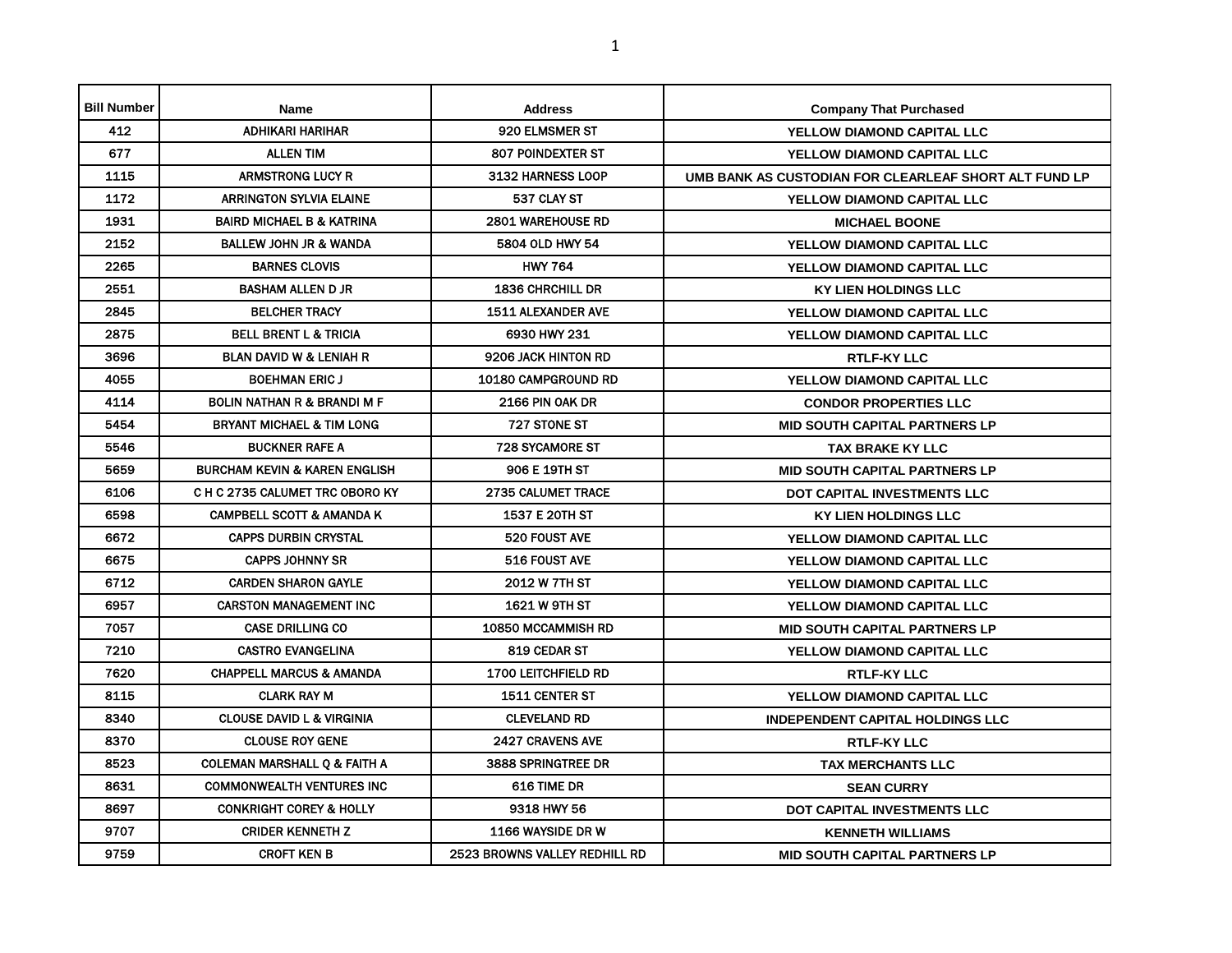| 10878 | <b>DEJARNETTE VIVIAN</b>               | <b>1502 TRIPLETT ST</b>          | KY LIEN HOLDINGS LLC                    |
|-------|----------------------------------------|----------------------------------|-----------------------------------------|
| 12607 | <b>ENGLE NELSON</b>                    | 1105 OGLESBY ST                  | <b>YELLOW DIAMOND CAPITAL LLC</b>       |
| 12608 | <b>ENGLE NELSON</b>                    | 1107 OGLESBY ST                  | <b>YELLOW DIAMOND CAPITAL LLC</b>       |
| 12609 | <b>ENGLE NELSON E</b>                  | <b>815 STONE ST</b>              | <b>YELLOW DIAMOND CAPITAL LLC</b>       |
| 12610 | <b>ENGLE NELSON E</b>                  | <b>2417 W 9TH ST</b>             | <b>YELLOW DIAMOND CAPITAL LLC</b>       |
| 12611 | <b>ENGLE NELSON E</b>                  | 706 OMEGA ST                     | <b>YELLOW DIAMOND CAPITAL LLC</b>       |
| 12612 | <b>ENGLE NELSON E</b>                  | <b>2500 W 7TH ST</b>             | YELLOW DIAMOND CAPITAL LLC              |
| 12613 | <b>ENGLE NELSON E</b>                  | <b>2301 W 8TH ST</b>             | YELLOW DIAMOND CAPITAL LLC              |
| 12794 | <b>ETIENNE CHRISTAL</b>                | 429 W 9TH ST                     | <b>CODY CRAWLEY</b>                     |
| 14539 | <b>G E B INVESTMENTS LLC</b>           | 3118 WANDERING LN                | <b>NMB FAMILY LLC</b>                   |
| 15221 | <b>GIRTEN TERRIL</b>                   | <b>2417 W 2ND ST</b>             | YELLOW DIAMOND CAPITAL LLC              |
| 15282 | <b>GLASSCOCK JAMES L &amp; LINDA L</b> | <b>10863 RED HILL MAXWELL RD</b> | YELLOW DIAMOND CAPITAL LLC              |
| 16149 | <b>GREATHOUSE DIANE M</b>              | <b>1212 INDEPENDENCE AVE</b>     | <b>JEAN HICKEY</b>                      |
| 16150 | <b>GREATHOUSE DIANE M</b>              | 4430 POPLAR LOG BRIDGE RD        | <b>YELLOW DIAMOND CAPITAL LLC</b>       |
| 16151 | <b>GREATHOUSE DIANE M</b>              | 4410 POPLAR LOG BRIDGE RD        | <b>DOT CAPITAL INVESTMENTS LLC</b>      |
| 16152 | <b>GREATHOUSE DIANE M</b>              | 4420 POPLAR LOG BRIDGE RD        | <b>KY LIEN HOLDINGS LLC</b>             |
| 16433 | <b>GRIFFITH JUSTIN W</b>               | <b>224 CRABTREE AVE</b>          | <b>TAX BRAKE KY LLC</b>                 |
| 16904 | <b>HAIMES BARRY C &amp;</b>            | <b>10926 GORE RD</b>             | <b>RTLF-KY LLC</b>                      |
| 16958 | <b>HALE JAMES M</b>                    | 925 CONWAY AVE                   | YELLOW DIAMOND CAPITAL LLC              |
| 17179 | <b>HAMILL ELIZABETH R &amp; MARY C</b> | <b>2407 PARDON AVE</b>           | <b>TAX BRAKE KY LLC</b>                 |
| 17237 | <b>HAMILTON DARRELL &amp; ARTIE</b>    | 922 CONWAY AVE                   | <b>TAX BRAKE KY LLC</b>                 |
| 17314 | <b>HAMILTON JOSEPH HENRY</b>           | PLEASANT RIDGE LN                | YELLOW DIAMOND CAPITAL LLC              |
| 17327 | <b>HAMILTON LAURA &amp;</b>            | 923 LOCUST ST                    | YELLOW DIAMOND CAPITAL LLC              |
| 17330 | <b>HAMILTON LESLIE F</b>               | <b>1424 ALEXANDER AVE</b>        | <b>YELLOW DIAMOND CAPITAL LLC</b>       |
| 17886 | <b>HARRISON BILLY D &amp;</b>          | <b>1709 E 20TH ST</b>            | <b>YELLOW DIAMOND CAPITAL LLC</b>       |
| 17945 | <b>HART RYAN</b>                       | <b>1301 MORELAND AVE</b>         | <b>MID SOUTH CAPITAL PARTNERS LP</b>    |
| 18006 | <b>HATCHER BETHANY</b>                 | 709 E 21ST ST                    | DOT CAPITAL INVESTMENTS LLC             |
| 18169 | <b>HAWS GLEN LEE JR</b>                | <b>1661 GLENDALE AVE</b>         | <b>YELLOW DIAMOND CAPITAL LLC</b>       |
| 18667 | <b>HEAD BRIAN F</b>                    | 4170 HWY 554                     | <b>INDEPENDENT CAPITAL HOLDINGS LLC</b> |
| 18668 | <b>HEAD BRIAN F</b>                    | <b>HWY 554</b>                   | YELLOW DIAMOND CAPITAL LLC              |
| 18714 | <b>HEAD PATSY G</b>                    | 3507 BAYBROOKE ST                | <b>JEAN HICKEY</b>                      |
| 18912 | <b>HENDERSON ELIZABETH RITA</b>        | <b>608 POINDEXTER ST</b>         | YELLOW DIAMOND CAPITAL LLC              |
| 19111 | <b>HERN BRENDA LEE</b>                 | <b>2989 LOST LAKE COVE</b>       | <b>CHECKERED WHEELS LLC</b>             |
| 19211 | <b>HICKS FRANK &amp; DONNA</b>         | <b>1919 HUGHES AVE</b>           | DOT CAPITAL INVESTMENTS LLC             |
|       |                                        |                                  |                                         |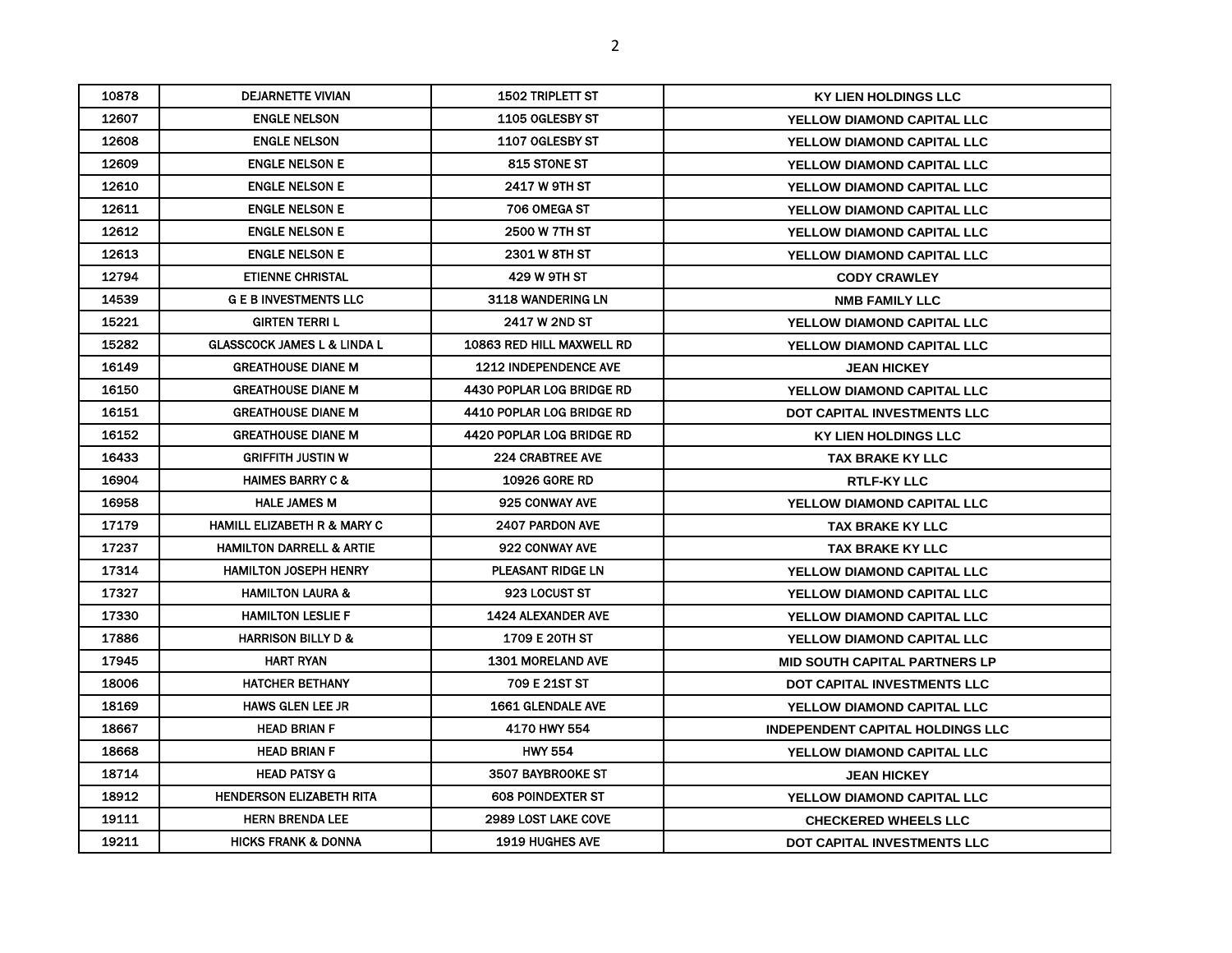| 19466 | <b>HILL KENNETH WAYNE &amp; JULIE A</b>  | 2024 W 5TH ST                 | <b>YELLOW DIAMOND CAPITAL LLC</b>       |
|-------|------------------------------------------|-------------------------------|-----------------------------------------|
| 19514 | <b>HILLARD TIFFANY B</b>                 | <b>109 W 19TH ST</b>          | <b>KY LIEN HOLDINGS LLC</b>             |
| 19830 | <b>HOGLE WILLIAM C JR &amp; SHEILA G</b> | <b>465 HARMONS FERRY RD W</b> | <b>YELLOW DIAMOND CAPITAL LLC</b>       |
| 19970 | HONEYCUTT MARGARET K                     | <b>109 HIGH ST</b>            | <b>TAX BRAKE KY LLC</b>                 |
| 20992 | <b>HURM CHRISTOPHER D</b>                | 1533 E 20TH ST                | <b>YELLOW DIAMOND CAPITAL LLC</b>       |
| 21882 | <b>JACKSON KENNETH S &amp; JILL S</b>    | 2302 STRATFORD DR S           | <b>KLAS PROPERTIES LLC</b>              |
| 22125 | <b>JAMES RUBY H</b>                      | <b>2833 MCFARLAND AVE</b>     | <b>YELLOW DIAMOND CAPITAL LLC</b>       |
| 22126 | <b>JAMES RUBY H</b>                      | <b>2839 MCFARLAND AVE</b>     | <b>HLWJ LLC</b>                         |
| 22189 | <b>JARBOE ROBERT M</b>                   | 8880 SACRA DR                 | <b>TAX MERCHANTS LLC</b>                |
| 22490 | JOHNSON DOLORES JANE                     | <b>3518 FENMORE ST</b>        | <b>WILDFIRE FUNDS LLC</b>               |
| 22642 | <b>JOHNSON LISA</b>                      | <b>305 LEGION BLVD W</b>      | <b>KENNETH WILLIAMS</b>                 |
| 23248 | <b>KEB REAL ESTATE HOLDINGS LLC</b>      | <b>2300 FREDERICA ST</b>      | <b>TITANIUM HOLDINGS LLC</b>            |
| 23362 | <b>KAMUF KYLE</b>                        | <b>3040 RUSSELL RD</b>        | <b>REX TAX LIENS LLC</b>                |
| 23759 | <b>KENNEDY TAMMY</b>                     | 807 GEORGE ST                 | <b>YELLOW DIAMOND CAPITAL LLC</b>       |
| 23903 | <b>KEYAKRINA LLC</b>                     | 1407 WING AVE                 | DOT CAPITAL INVESTMENTS LLC             |
| 24326 | KNOTT JAMES L & BRENDA M                 | <b>7631 STEVENS SCHOOL RD</b> | <b>MID SOUTH CAPITAL PARTNERS LP</b>    |
| 24435 | KOLLER DEBORAH ROBIN KOLLER &            | <b>WINDY HOLLOW RD</b>        | <b>INDEPENDENT CAPITAL HOLDINGS LLC</b> |
| 24722 | L C M RENTAL PROPERTIES LLC              | 3802 LEGACY RUN               | <b>DOT CAPITAL INVESTMENTS LLC</b>      |
| 25547 | LEE GREGORY & SHIRLEY LEE                | <b>1909 E 10TH ST</b>         | <b>CHRITIEN HOOGENBOOM</b>              |
| 25689 | <b>LEMASTER KATHRYN &amp;</b>            | 2669 VICTORY CT E             | <b>RTLF-KY LLC</b>                      |
| 26239 | LOVE MARILYNN R & TODD                   | 3316 OLD MILL LN              | <b>TRELOG LLC</b>                       |
| 26402 | LYNCH RONALD E & TAMMY M                 | 801 E 21ST ST                 | YELLOW DIAMOND CAPITAL LLC              |
| 26641 | <b>MAERTZ SUSAN MARIE</b>                | 807 E 21ST ST                 | <b>CHRITIEN HOOGENBOOM</b>              |
| 28323 | <b>MCFADDEN NICK</b>                     | <b>1207 INDEPENDENCE AVE</b>  | TAX BRAKE KY LLC                        |
| 28339 | <b>MCFARLAND GREGORY WAYNE</b>           | 918 DEER HAVEN DR             | <b>SEAN CURRY</b>                       |
| 28699 | <b>MEADOR SAMUEL A</b>                   | 1026 JACKSON ST               | <b>TAX BRAKE KY LLC</b>                 |
| 28781 | <b>MEISSNER WILLIAM</b>                  | <b>1706 ALEXANDER AVE</b>     | YELLOW DIAMOND CAPITAL LLC              |
| 29155 | <b>MILES VICKI L</b>                     | 3212 PLEASANT VALLEY RD       | <b>KLAS PROPERTIES LLC</b>              |
| 29198 | <b>MILLAY GREGORY ALLEN</b>              | <b>1590 FOGLE RD</b>          | <b>YELLOW DIAMOND CAPITAL LLC</b>       |
| 29297 | <b>MILLER CHARLES S</b>                  | <b>426 E 20TH ST</b>          | DOT CAPITAL INVESTMENTS LLC             |
| 29949 | <b>MOODY JOYCE G</b>                     | <b>1911 ALEXANDER AVE</b>     | <b>RTLF-KY LLC</b>                      |
| 30084 | <b>MOORMAN SALLYE F</b>                  | <b>2519 W 8TH ST</b>          | <b>REX TAX LIENS LLC</b>                |
| 30277 | <b>MORRIS RICKY D</b>                    | 736 CEDAR ST                  | <b>TAX BRAKE KY LLC</b>                 |
| 30807 | <b>MYERS JACK ENTERPRISES</b>            | 521 PARRISH AVE E             | <b>TAX MERCHANTS LLC</b>                |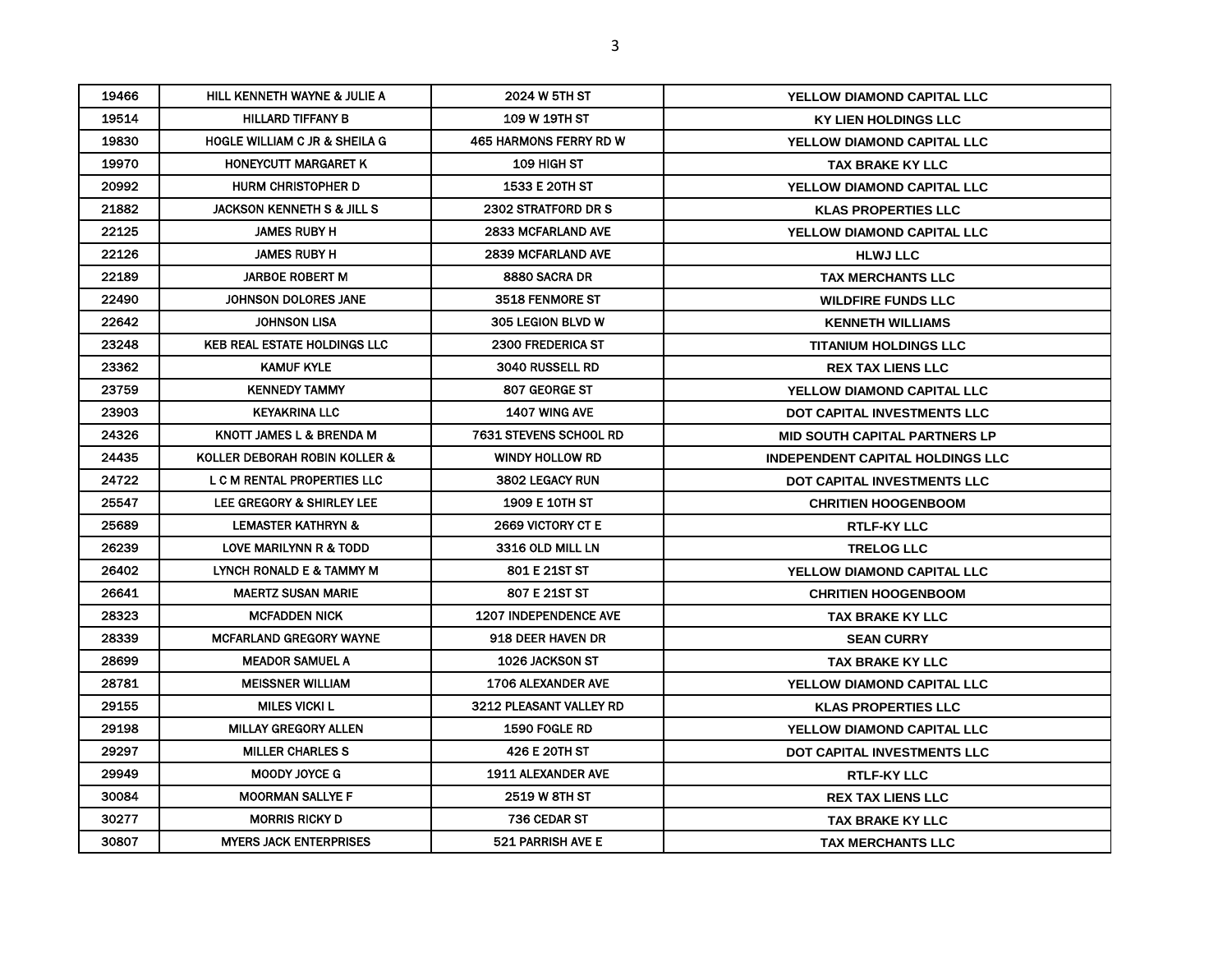| 31216 | <b>NEWTON CHARLES</b>                    | <b>2710 W 4TH ST</b>         | DOT CAPITAL INVESTMENTS LLC                           |
|-------|------------------------------------------|------------------------------|-------------------------------------------------------|
| 31342 | <b>NOBLE MICHAEL G &amp; CHRISTINA D</b> | <b>367 CHESTNUT GROVE N</b>  | UMB BANK AS CUSTODIAN FOR CLEARLEAF SHORT ALT FUND LP |
| 31841 | OHIO VALLEY MOTOR SALES LLC              | 3926 HWY 144                 | <b>CODY CRAWLEY</b>                                   |
| 32139 | <b>OSTEEN SONNY JOE</b>                  | 11348 HWY 431                | <b>JETSTREAM HOLDINGS LLC</b>                         |
| 32226 | <b>OWENS JOANNA M</b>                    | 5516 MILLERS MILL RD         | <b>YELLOW DIAMOND CAPITAL LLC</b>                     |
| 32715 | <b>PARKS MARK E &amp; DAWN</b>           | <b>2011 LANCASTER AVE</b>    | <b>SEAN CURRY</b>                                     |
| 33542 | <b>PAYNE STEVE R &amp; KAREN</b>         | 8122 HWY 231                 | <b>YELLOW DIAMOND CAPITAL LLC</b>                     |
| 34058 | PHIPPS JASON M & BRITTANY K S            | 6978 LESLIE LN               | YELLOW DIAMOND CAPITAL LLC                            |
| 34173 | <b>PIPER DELORES J</b>                   | 3328 E 10TH ST               | <b>RTLF-KY LLC</b>                                    |
| 35969 | <b>REYNOLDS DARLENE JOY</b>              | <b>1909 REID RD</b>          | <b>RTLF-KY LLC</b>                                    |
| 36273 | <b>RICHMOND E W</b>                      | <b>WRIGHTS LANDING RD</b>    | YELLOW DIAMOND CAPITAL LLC                            |
| 36324 | <b>RIGGS ANGELA MARIE</b>                | <b>1736 MCCULLOCH AVE</b>    | <b>RTLF-KY LLC</b>                                    |
| 36633 | <b>ROBERTS BOBBY A &amp; SHIRLEY</b>     | <b>2731 MORNINGSIDE DR</b>   | <b>LIGHTSTORM PROPERTIES LLC</b>                      |
| 36726 | <b>ROBERTS JAMIE</b>                     | <b>2630 LANCASTER AVE</b>    | <b>KY LIEN HOLDINGS LLC</b>                           |
| 37739 | <b>SADDLER SHAUNA</b>                    | 4334 LANDSDOWNE N            | <b>JOYCE VERSINO</b>                                  |
| 38529 | <b>SETTLES JOSHUA M</b>                  | 805 LOCUST ST                | <b>JOYCE VERSINO</b>                                  |
| 39272 | <b>SIMS JONATHON A</b>                   | 2017 HWY 554                 | <b>TAX BRAKE KY LLC</b>                               |
| 39313 | SINNETT EMMA                             | 3957 HWY 554                 | <b>YELLOW DIAMOND CAPITAL LLC</b>                     |
| 39488 | <b>SMITH ADRIAN OWEN</b>                 | <b>252 TREMONT DR</b>        | <b>KY LIEN HOLDINGS LLC</b>                           |
| 39690 | SMITH M DOUGLAS                          | <b>7103 JOE HAYNES RD</b>    | YELLOW DIAMOND CAPITAL LLC                            |
| 39810 | <b>SMITH STEVEN K &amp; DIANE</b>        | 3520 NEW HARTFORD RD         | <b>JUNIPER LLC</b>                                    |
| 39854 | <b>SNELSON JESSIE OLIVER</b>             | <b>GOBBLER FORD RD</b>       | <b>INDEPENDENT CAPITAL HOLDINGS LLC</b>               |
| 39889 | <b>SNYDER MICHAEL G</b>                  | 627 DAVIESS ST               | TAX BRAKE KY LLC                                      |
| 40098 | <b>SPARKS JAMES &amp; SHEILA</b>         | 908 JAMES GERRARD DR         | <b>KY LIEN HOLDINGS LLC</b>                           |
| 40664 | STEWART CHARLES R & PAULA H              | <b>1251 E 6TH ST</b>         | TAX BRAKE KY LLC                                      |
| 40665 | STEWART CHARLES R & PAULA H              | <b>802 POINDEXTER ST</b>     | <b>YELLOW DIAMOND CAPITAL LLC</b>                     |
| 40887 | <b>STONE ROSALEE P</b>                   | 4205 VEACH RD                | YELLOW DIAMOND CAPITAL LLC                            |
| 41071 | <b>STROMAN SASHA</b>                     | <b>1035 WESTERN CT</b>       | <b>YELLOW DIAMOND CAPITAL LLC</b>                     |
| 41698 | <b>TAYLOR FAYE</b>                       | <b>2010 HALL ST</b>          | <b>MICHAEL BOONE</b>                                  |
| 41900 | <b>TERRY DAKOTA S &amp; DERRICK</b>      | 2920 CHOCTAW DR              | <b>KENNETH WILLIAMS</b>                               |
| 42822 | TLD LOGISTICS SERVICES INC               | 2615 HWY 81                  | <b>PROLIEN LLC</b>                                    |
| 42927 | TOP OF THE LINE INVESTMTS CO             | <b>1212 W 4TH ST</b>         | TAX BRAKE KY LLC                                      |
| 42944 | TOTTEN PAMELA S                          | <b>1308 INDEPENDENCE AVE</b> | UMB BANK AS CUSTODIAN FOR CLEARLEAF SHORT ALT FUND LP |
| 42945 | <b>TOTTEN PAMELA S &amp; LOIS S</b>      | 1119 HALL ST                 | TAX BRAKE KY LLC                                      |